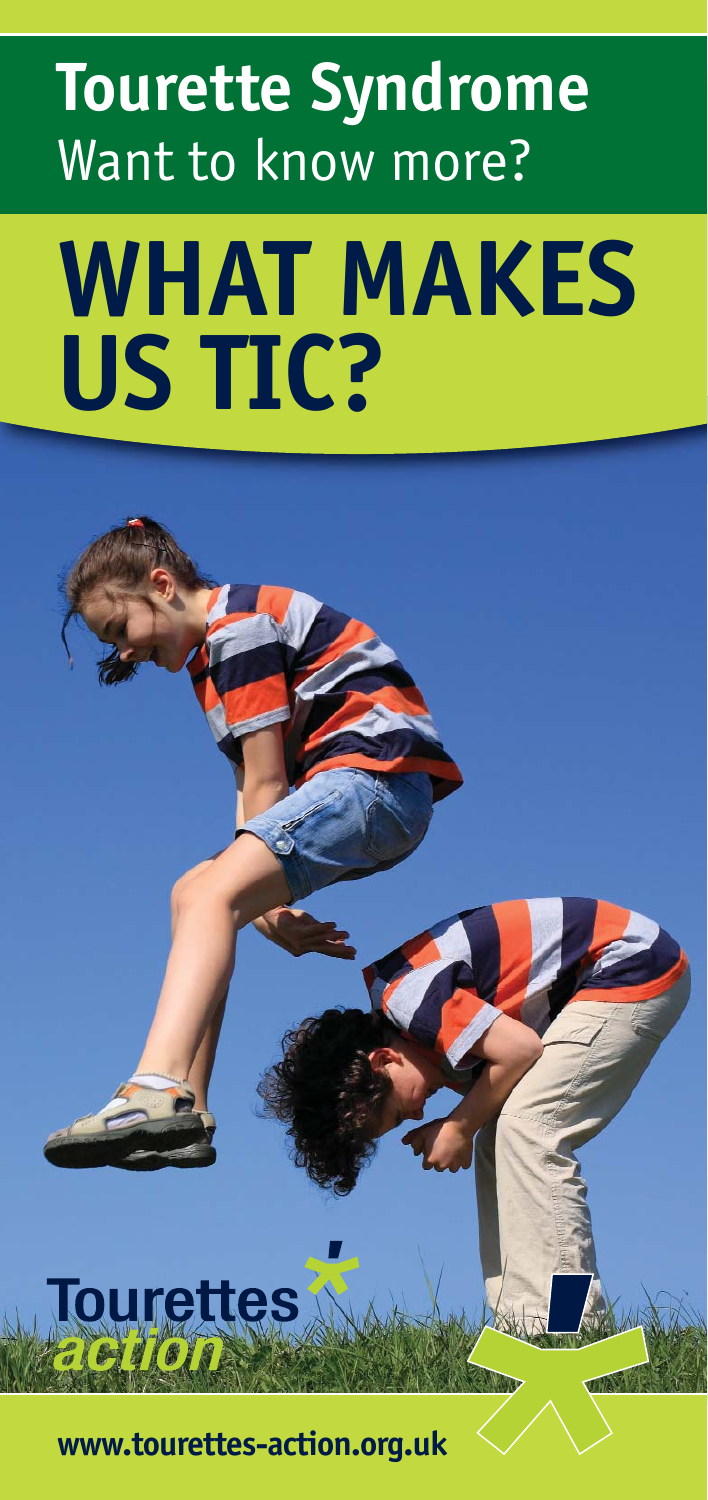This publication is intended as a general introduction for those recently diagnosed with Tourette Syndrome, their families and colleagues, and for those who wish to know more about the condition.

Diagnosis may be a stressful time and questions about the condition may be detailed and specific. For further information and support, please contact the Tourettes Action free Helpdesk on 0845 458 1252 or email help@tourettes-action.org.uk Alternatively go to www.tourettes-action.org.uk

Helpline open 9am - 5pm. Monday - Friday. Call charges apply.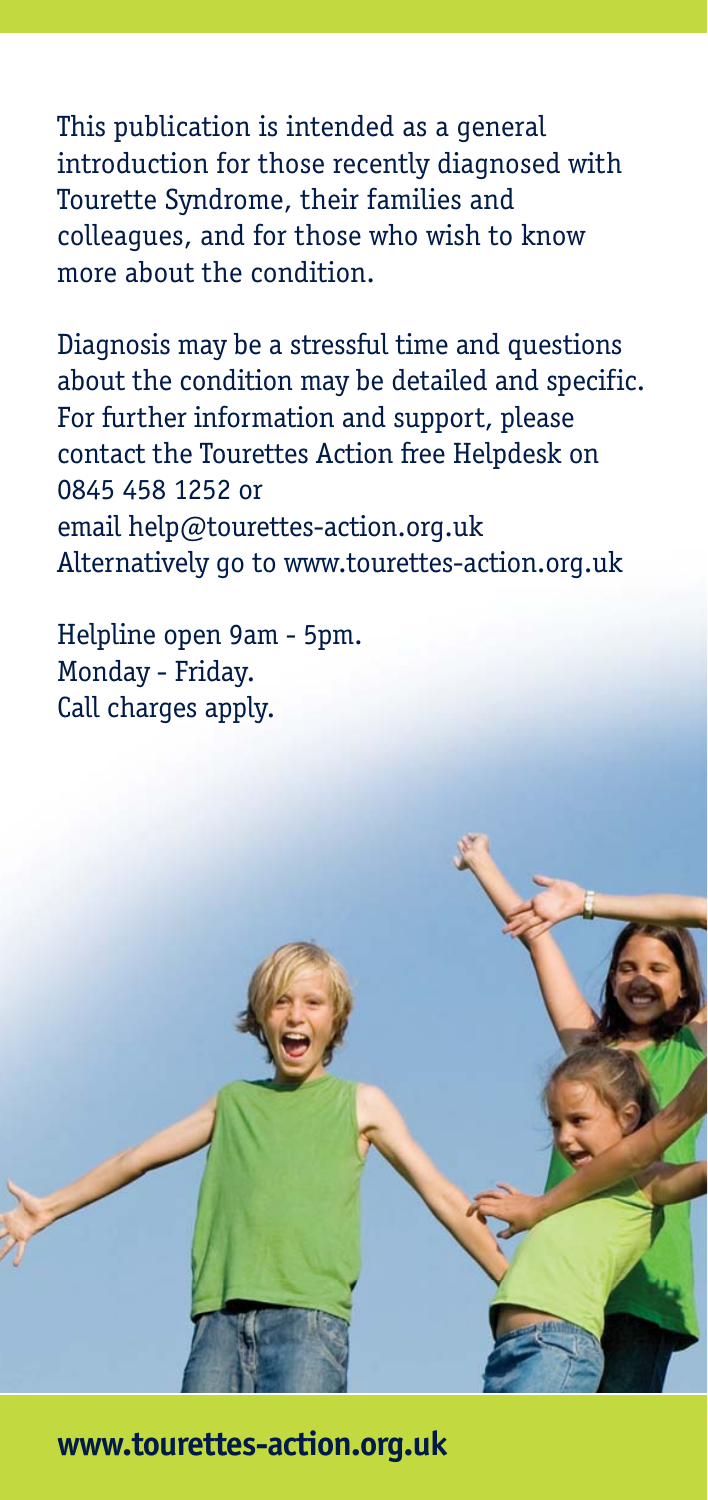# **What is Tourette Syndrome?**

Tourette Syndrome is an inherited neurological condition. It affects one schoolchild in every hundred and more than 300,000 children and adults in the UK. The key feature is tics – involuntary and uncontrollable sounds and movements.

It is a complex condition and covers an extraordinarily wide spectrum. People may have a very mild form of Tourette Syndrome (TS). They and those close to them may not even be aware that they have TS. At the other end of the scale, medical symptoms are extreme and the social, educational and economic effects are serious. These are the examples that generate media interest.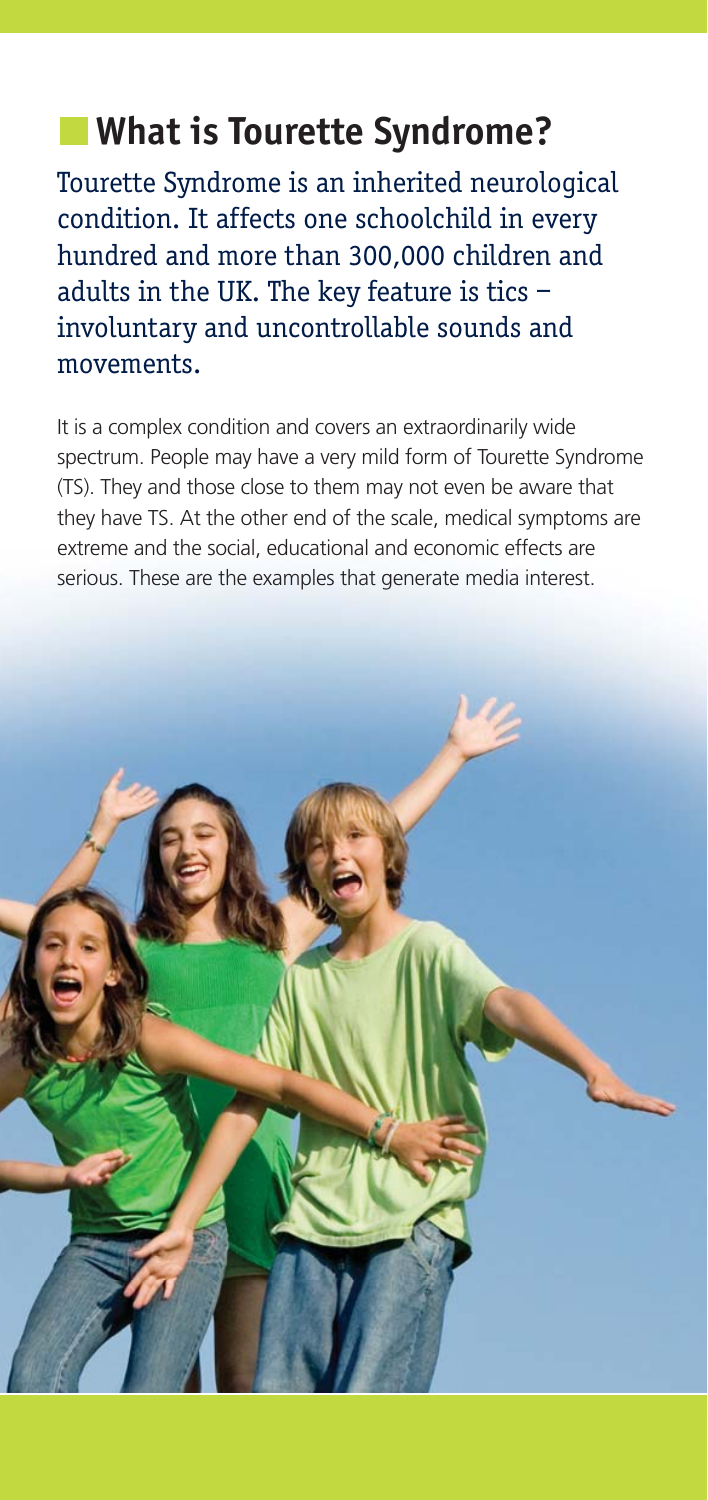# **Symptoms**

The key features are tics, repeated movements and sounds. It is important to understand that these are chronic (long-term) and involuntary. Someone with Tourette Syndrome may be able to suppress them for a period but eventually they have to let the tics out.

Tourette Syndrome is a neurological condition of unknown origin. It is a complex condition and covers an extraordinarily wide spectrum. People may have a very mild form of TS. They and those close to them may not even be aware that they have TS.

Tics usually start in childhood around the age of seven, and are usually worst between 10-12 years. However, in approximately half of people with TS, most symptoms disappear by the age of 18. TS is a persistent disorder but not always greatly disabling.

The first tics often start around the head and face, like blinking and/or grimacing. Vocal tics tend to appear later, around age 11. The different tics can be simple, such as blinking, or complex, like touching or jumping. Examples of vocal tics besides uttering words or making sounds are throat clearing, sniffing and/or coughing.

Although the word 'involuntary' is generally used to describe

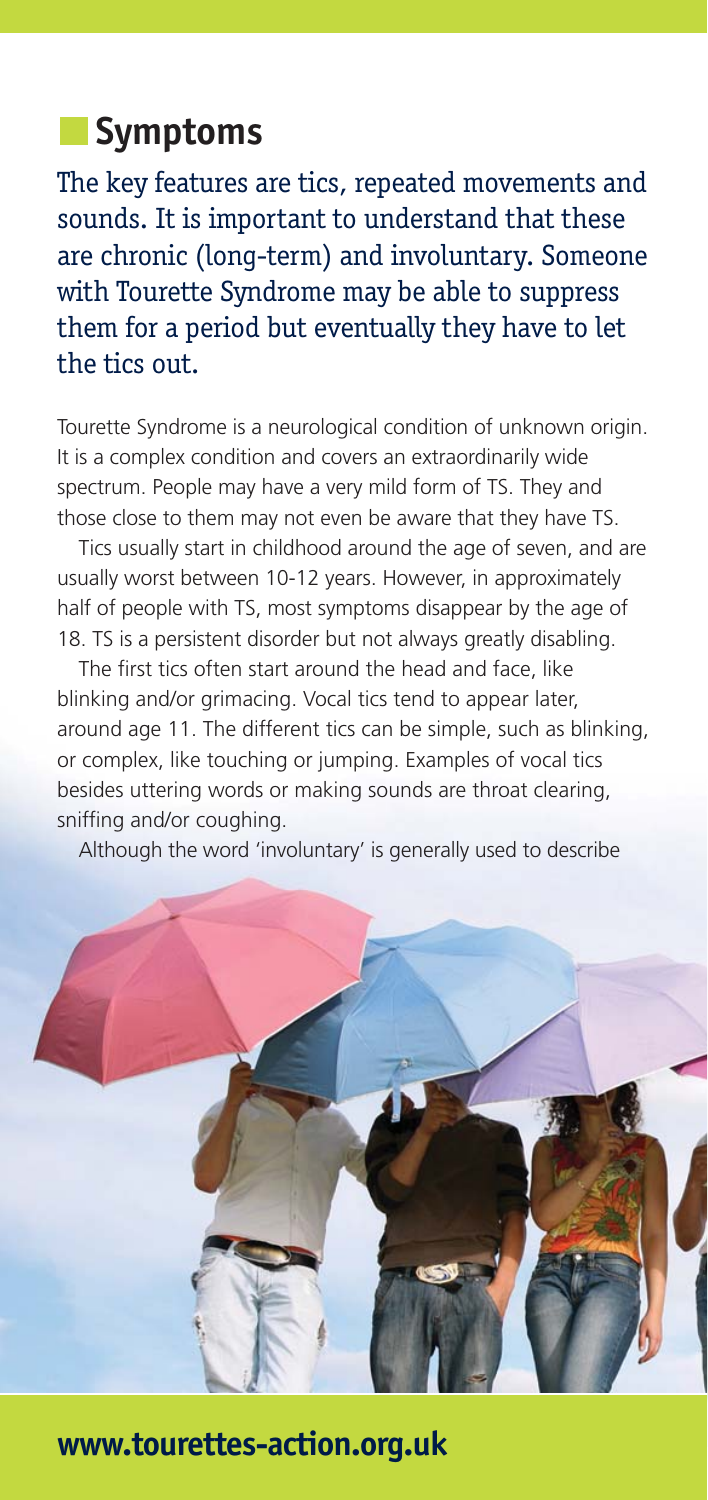the unwanted movements and sounds, most people with TS can suppress their tics for a short time. This could be compared to the experience of sneezing, or trying to suppress a sneeze. Often there is a premonitory feeling or urge which is relieved by the action of ticcing. This sensation has been described as like 'itchy blood', or 'insects crawling under the skin'.

Over 85 percent of people with TS have more than just tics. Additional conditions (comorbidities) include obsessive compulsive disorder (OCD) and/or attention deficit hyperactivity disorder (ADHD). Children and adults may also suffer from 'rages'. Comorbidities often present more problems than the tics and can be less visible.

#### **Coprolalia – involuntary swearing**

The well-known feature of coprolalia or involuntary swearing is present in only about 10 percent of cases. Some people with TS also made rude gestures – copropraxia.

More recently a phenomenon known as Non-Obscene Socially Inappropriate (NOSI) behaviour has been identified where people with TS may have a compulsion to do or say the wrong thing, which may be socially unacceptable; for example, touching something they should not touch or making an insulting comment.

Vocal tics can take form of random words or phrases or repeating what you or someone else has just said echo/palli – lalia.

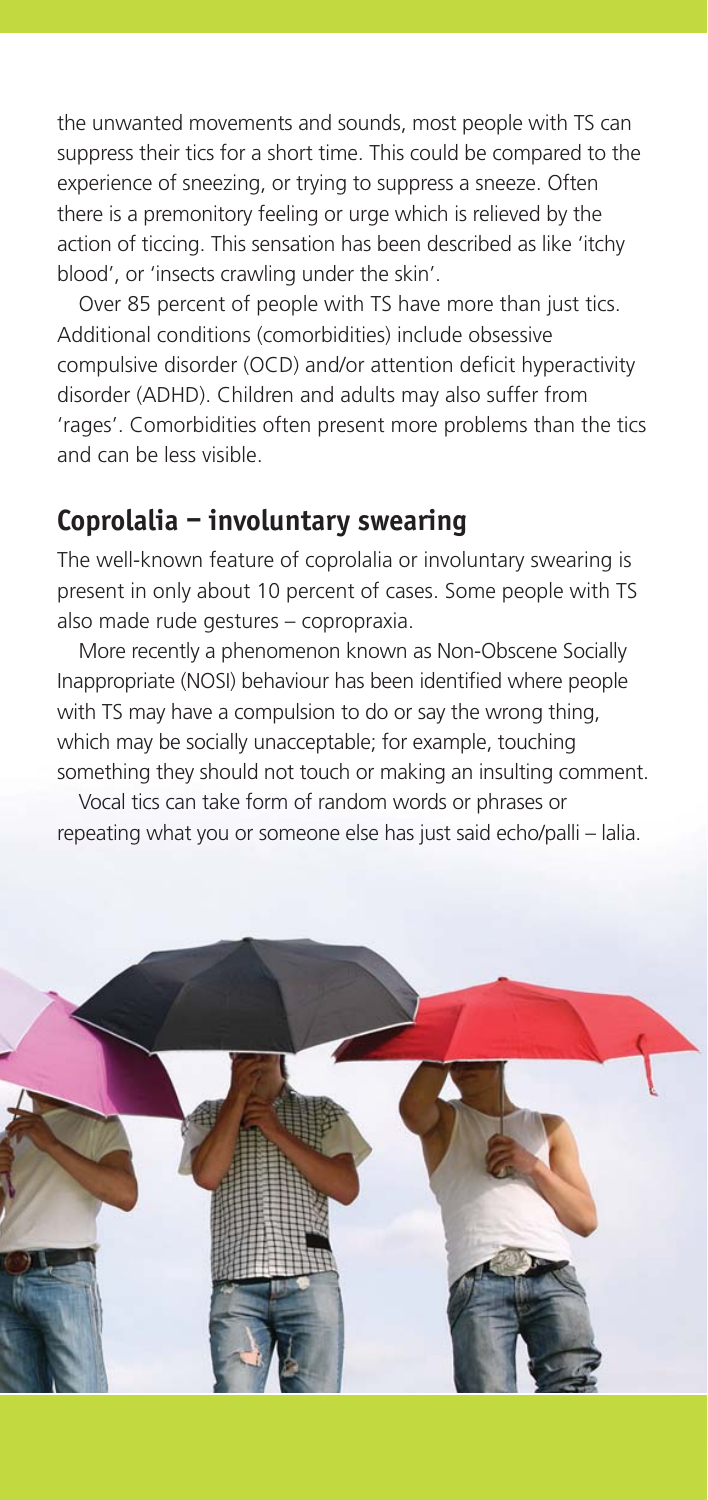# **Living with Tourette Syndrome**

There have been many studies on Tourette Syndrome and, taken together, they indicate that one schoolchild in 100 has Tourette Syndrome. Boys are affected two to four times more commonly than girls. Tourette Syndrome is significantly more common in special educational needs (SEN) environments.

Using available figures, the number of people with diagnosable Tourette Syndrome in the UK is thought to be between 200,000 and 330,000. The majority of them probably have a mild disorder of little medical significance, especially in adulthood.

TS is probably less common in adults than in children, and for most adults symptoms become less severe. On average, symptoms peak at age 11 (when many children face the

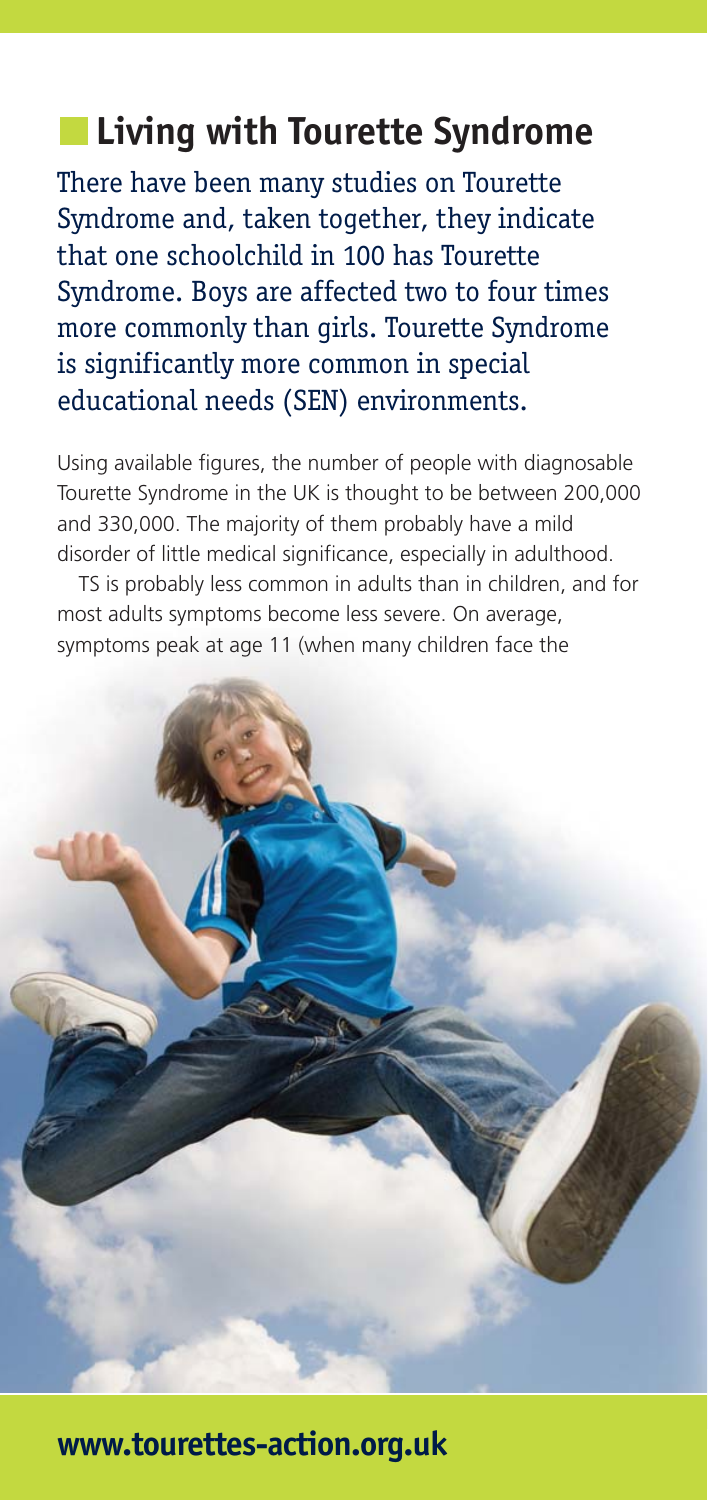additional disruption of moving school), although there is great variation. Towards the end of adolescence, about half of teenagers with TS find that their symptoms have effectively disappeared or that they are no longer significant.

Some people with TS have a severe disorder persisting into adulthood. Although the tics may improve, in some instances co-morbidities may persist or even get worse. However,we do not have good tools to predict whether an individual child with TS will become an adult with TS.

People with TS have the same range of IQ as the rest of the population, with some subtle differences. There is a tendency towards lower verbal IQ (intelligence that depends on verbal reasoning using language) in relation to performance IQ (puzzle solving, mathematics, for example).

TS is very variable in its severity and co-morbidities. Some people with TS have symptoms that are only mildly troubling. Others have symptoms that are intensely disabling:

- physically (tics can cause damage to joints or self-injury, eg hitting oneself)
- educationally (TS can make it impossible to follow what is going on in class)
- economically (TS can be a barrier to employment)
- socially (TS can lead to ridicule, bullying and social exclusion)

#### **Other common features**

These include depression and disturbed sleep. Medical treatment with drugs can be helpful for these features, but the effects are variable.

About 12 percent of patients seen in clinics have a syndrome consisting of tics alone. The rest have additional conditions ('co-morbidities'), most commonly obsessive compulsive disorder (OCD) and/or attention deficit hyperactivity disorder (ADHD). Children and adults may suffer from 'rages' with little provocation and usually followed by remorse. Co-morbidities often present more practical problems than the tics, and can be less visible.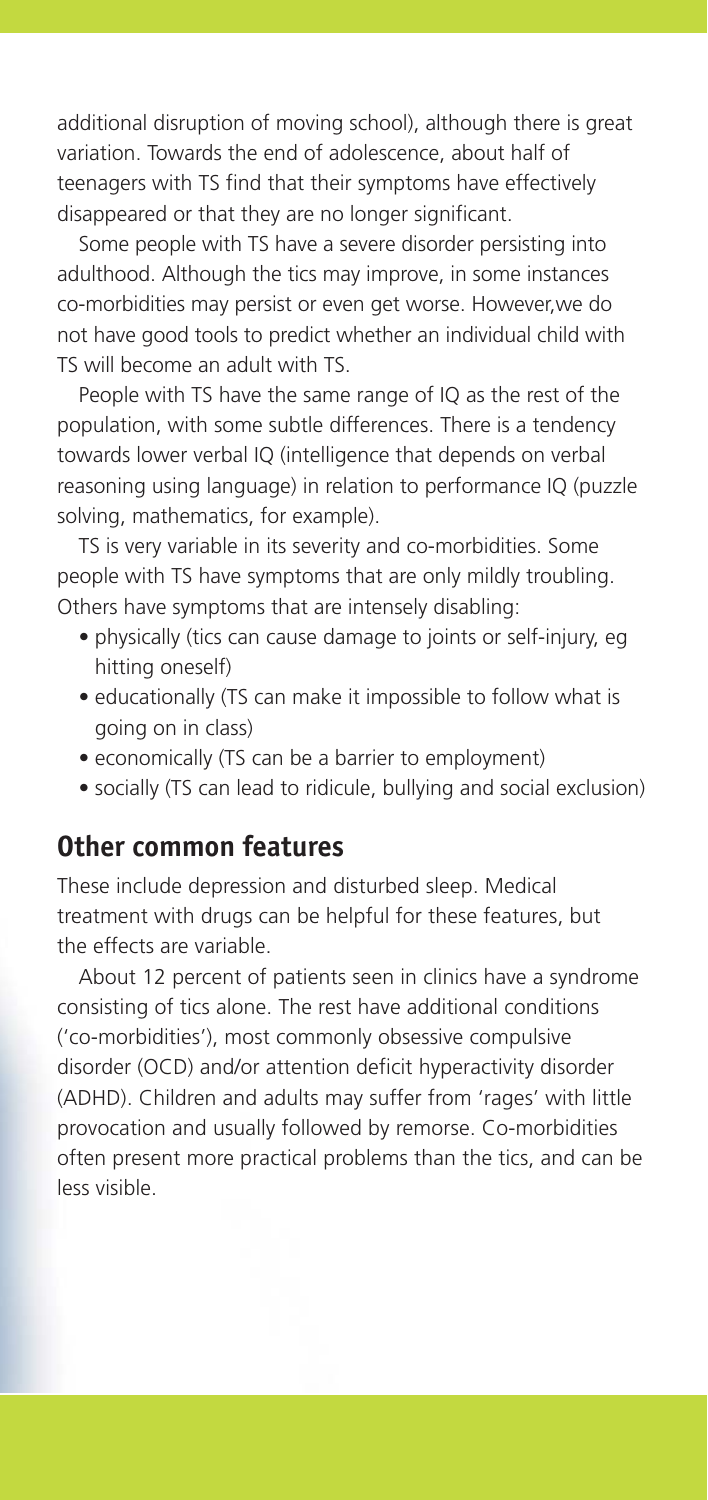# **Causes of Tourette Syndrome**

Some doctors still think of Tourette Syndrome as a psychological condition. In fact and without doubt, Tourette Syndrome is a neurological disorder, due to a disturbance of underlying brain function.

From the 1980s it became increasingly apparent that TS is mainly a genetic (inherited) condition.

There were documented cases of large families where many members had TS. Consultants became aware that most of the cases of TS they saw in clinics were hereditary. Such cases are not always easy to identify. Some very mild features, such as a parent with mild obsessive tendencies, may be related to the same genetic cause. In most cases there is a more compelling family history than this, such as a parent or second degree relative with tics. Sometimes, the tics are mild enough not to have been previously noted and have only been identified when researchers interviewed extended families.

So there is considerable evidence that TS is a genetic disorder with a wide range of severity.

Unlike many other genetic neurological conditions, and despite a committed research effort largely coordinated by the US TS Association Inc., the major genes causing TS have yet to be identified. There are many possible reasons. Multiple genes rather than a single gene may be involved. In addition, there may be more than one kind of TS, each caused by different genetic factors.

Parents with TS have a 50 percent chance of passing the gene to each child, but the exact pattern of inheritance is unclear. Half those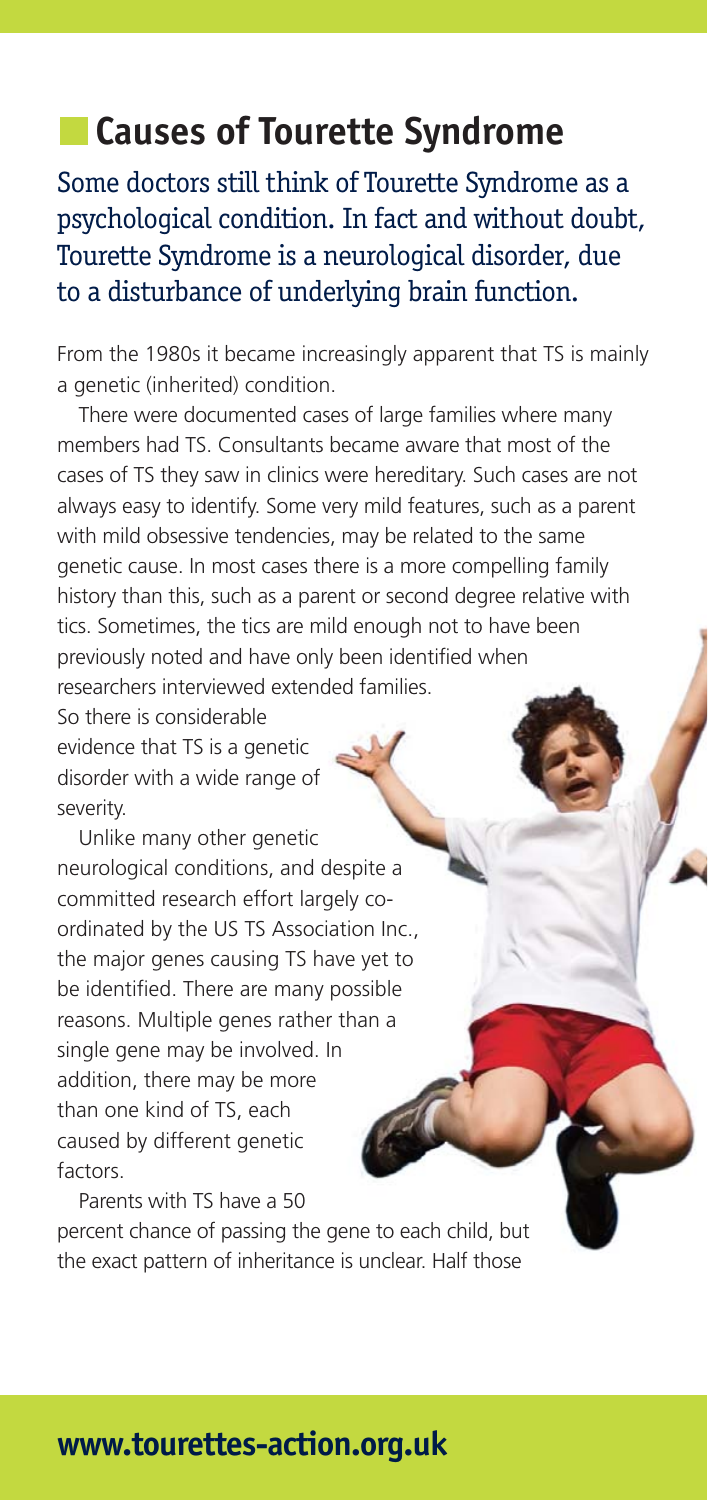children with the gene will show signs of TS, and many of them will have only mild features.

Group A streptococcal throat infections can cause an immunological reaction resulting in rheumatic fever in some children. This is now very rare in the UK but occurs in certain non-Western countries, such as Brazil. Rheumatic fever is also associated with neurological reactions causing the movement disorder Sydenham's chorea (St. Vitus's dance). Unlike TS, it is more common in girls. It has been suggested that in some cases, where a streptococcus infection has triggered an explosive onset of TS, the cause may be a similar neurological reaction.

The theory is that the streptococcal infection produces antibodies against the basal ganglia, which is a part of the brain responsible for controlling movement. Anti basal ganglia antibodies (ABGA) are present in Sydenham's chorea, in cases of

TS apparently associated with throat infection and also in about a quarter of TS cases not associated with known infection.

> There has been controversy over the significance of this finding and whether ABGA could actually cause TS-like symptoms or whether they occur independently.

> > In summary, TS is a genetic neurological condition, most probably with a complex set of controlling genes. The ultimate goal of TS research would be to identify important genes, define what effects they have on the developing brain and to match them up with the different types or symptoms of TS. There are other potentially important environmental

factors, for example immunological, which could interact with genes in a complex manner.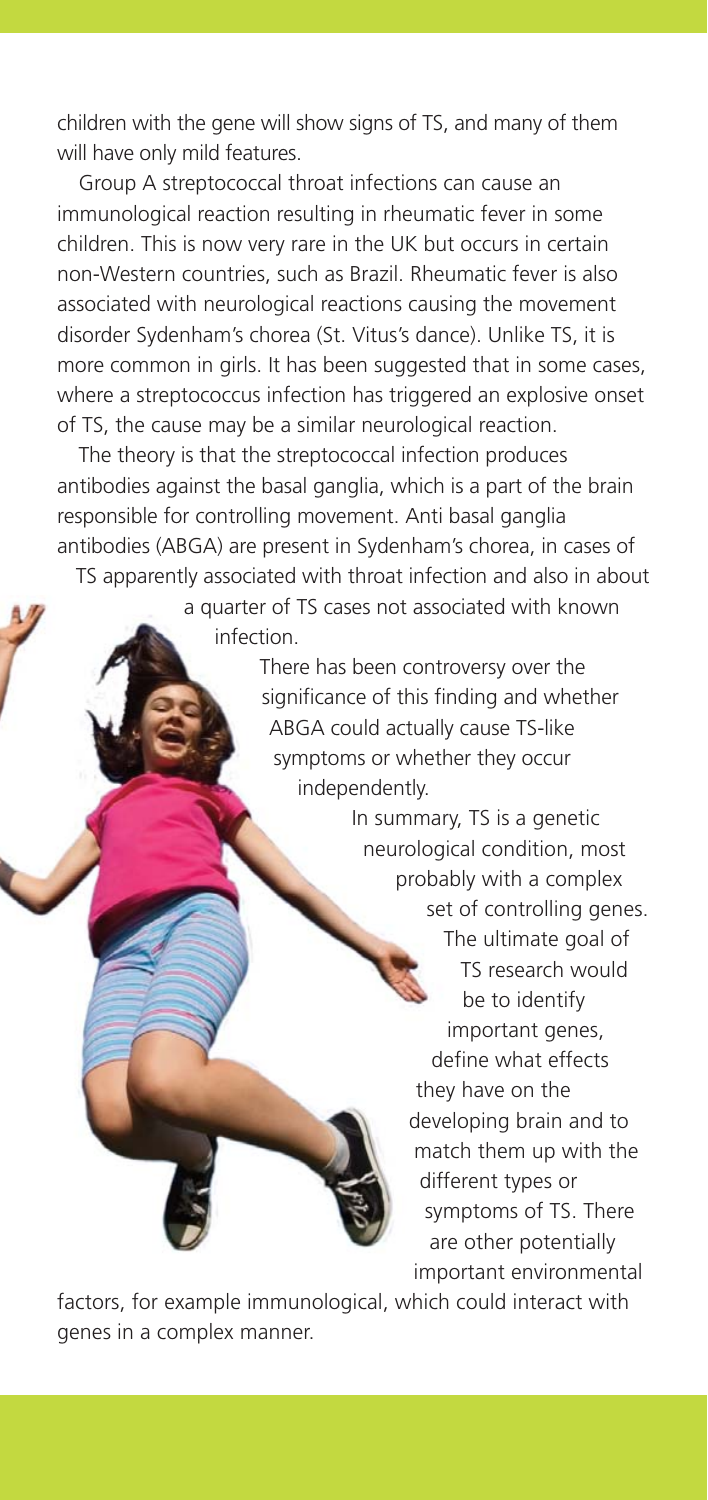# **Neurosurgery**

Neurosurgical treatments for Parkinson's disease (PD) and some other movement disorders are now well established. From the 1990s, small areas of the basal ganglia were lesioned (cut) using a technique called stereotactic surgery. A recent development in treatment for PD is deep brain stimulation (DBS). DBS involves implants which deliver high frequency electrical pulses to specific areas of the brain.

The model can be criticised in a number of ways. The theory that the treatment works by suppressing the area of brain to which it is applied may be simplistic. However, clinical trials show conclusively that these approaches can work in reducing the symptoms of PD.

TS is very different. We do not have a compelling model of what parts of the brain may be causing the symptoms because, unlike PD, there are no discernible changes in brain structure. However, like PD, TS is also a disorder of movement in which the

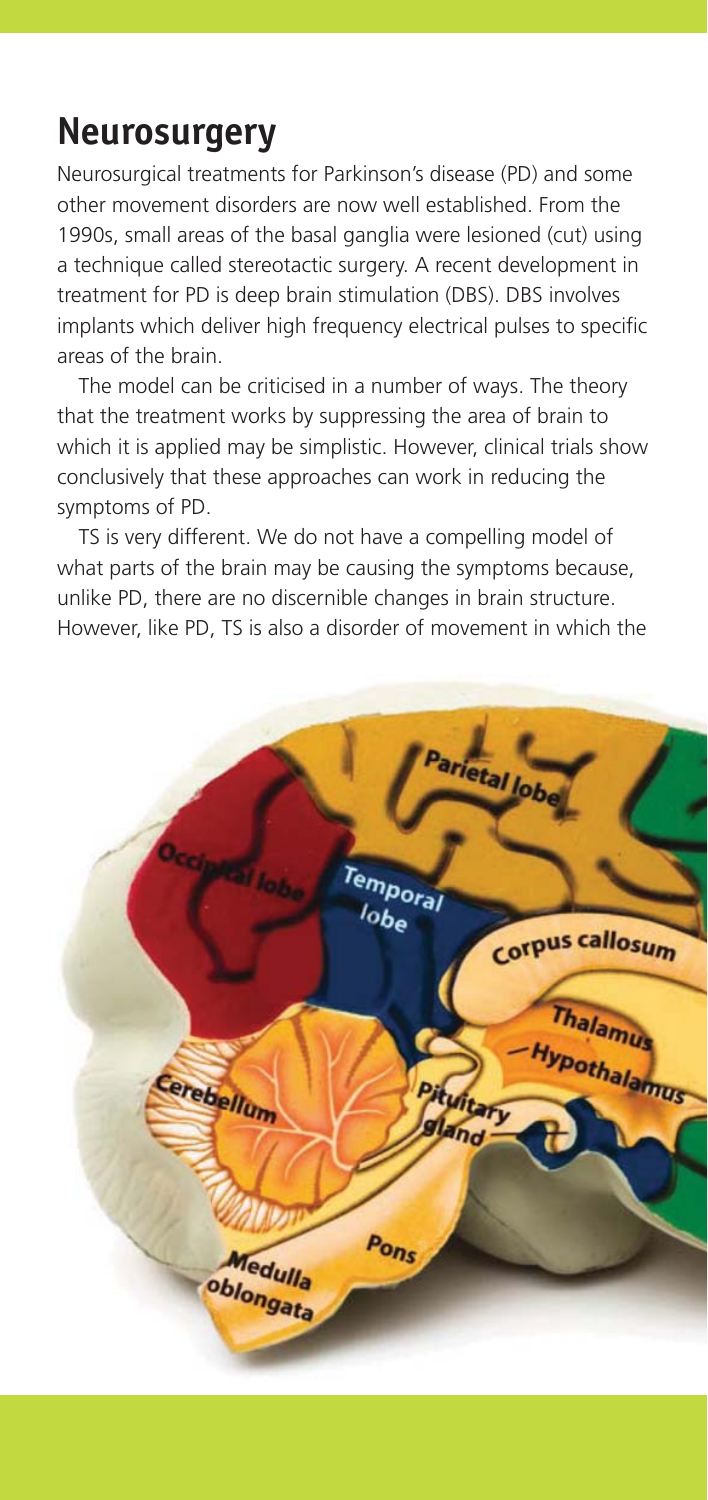basal ganglia are implicated. There has been great interest in evaluating the effect of DBS to this part of the brain. Internationally, fewer than 50 DBS operations have been performed to date, the vast majority in adults. The largest study published so far consists of 18 individuals. Guidelines for how patients should be selected have also been published.

So the experience to date is encouraging but still experimental. No operations done in the UK have been documented to date. DBS could in future become an important treatment for people with severe TS who is not responsive to any other treatment, but this will only be established with further well documented experience.

#### **Dopamine & other neurotransmitters**

Dopamine is a chemical, related to adrenaline, which is secreted by the brain cells (neurons) to communicate with other neurons. Dopamine affects the basal ganglia system, which plays a major role in controlling movement. It is also involved in the limbic (emotional) part of the brain. Dopamine is the neurochemical that is deficient in Parkinson's disease (PD).

It is thought that TS may involve a dysfunction of the dopamine system. There are two reasons for this: firstly, the most effective drugs for tics are dopamine-blocking drugs; secondly, because TS is a movement disorder, the basal ganglia are implicated. This is sometimes known as the 'dopamine hypothesis'. It has been hard to assemble convincing evidence that the dopamine system plays a major role in causing symptoms rather than merely suppressing them. There has been little neuropathological (post-mortem) data to prove this. Some brain scanning studies have supported this hypothesis, whilst others have not. It is certainly possible that dopamine is important, despite negative studies in some cases. It is also eminently possible that other neurotransmitters, such as serotonin and opioids, are involved or are even more important.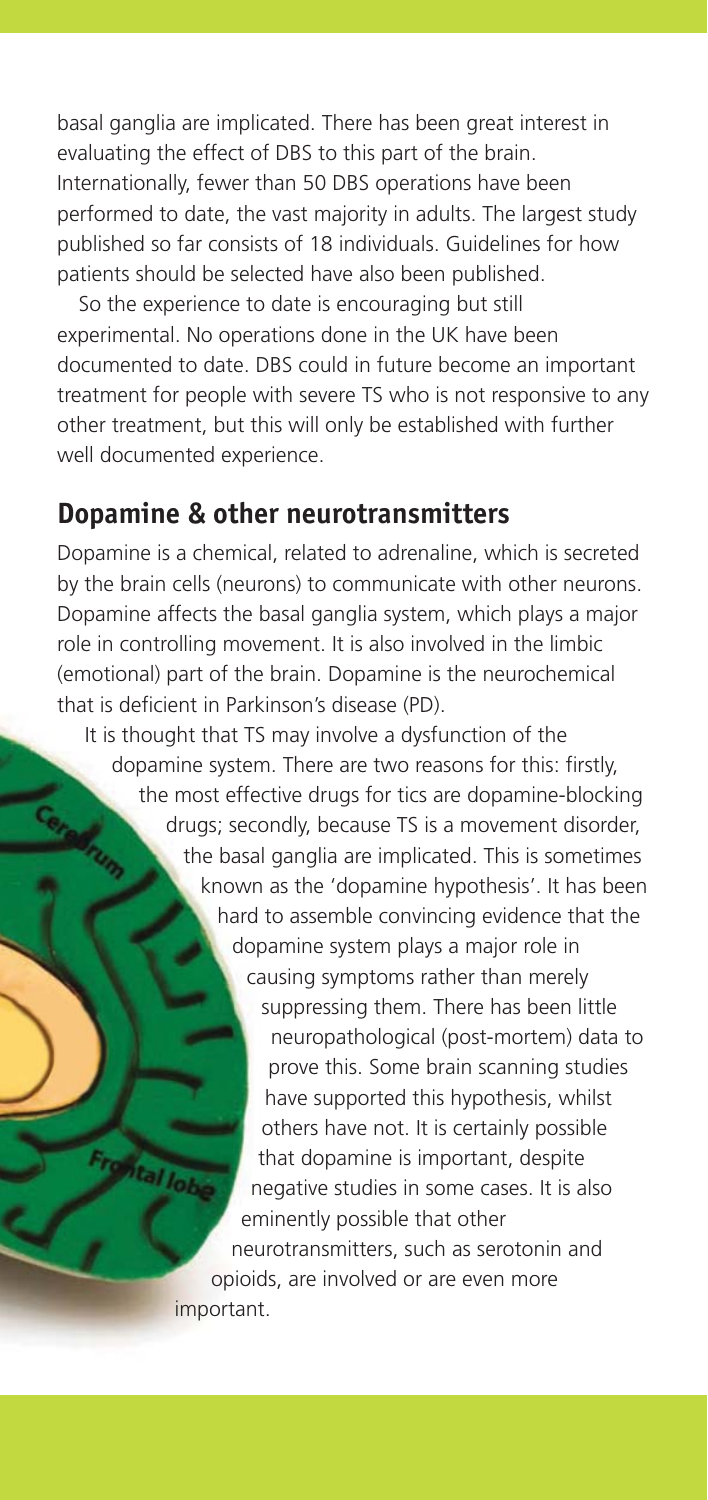### **Research and treatment**

Research into medical treatment of Tourette Syndrome is exceedingly difficult for three main reasons. Firstly, the severity of symptoms is very hard to measure objectively. Rating scales exist but they all have limitations. Secondly, the severity of Tourette Syndrome fluctuates naturally without treatment. Thirdly, individuals have hugely varied responses to medicines.

#### **Drug treatment**

There are numerous reports of different drugs being used successfully in a small number of TS patients. In other areas of medicine, this evidence would not be considered strong enough to judge the effectiveness of a treatment.

Currently, drugs are prescribed to relieve symptoms; to treat tics, for ADHD and for OCD. There are standard medical treatments for ADHD and OCD which are also used in TS. Often, ADHD and OCD are more important targets for treatment than the tics as they are often more debilitating than the tics. Treatments for ADHD was thought to make tics worse and were traditionally not recommended but recent trials suggest this is incorrect.

The standard treatment for tics is neuroleptics, dopamine receptor blocking drugs. Their main use is to treat psychosis but there is no clinical link between TS and psychosis. Individual patients can respond to different TS drugs in a variety of ways and it is not known why.

#### **Non-drug treatment**

Drug treatment is not the only option. Psychological cognitivebehavioural approaches have been shown to be as effective as drugs to treat TS. This is standard treatment for OCD, that can also be applied to tics using a package of measures known as Habit Reversal Therapy. Although there is only a very patchy service in the UK, Tourettes Action is working towards increasing access to it.

There is little evidence for other non-drug treatments. Patients and parents are often interested in the influence of diet, for which we have little reliable data so far.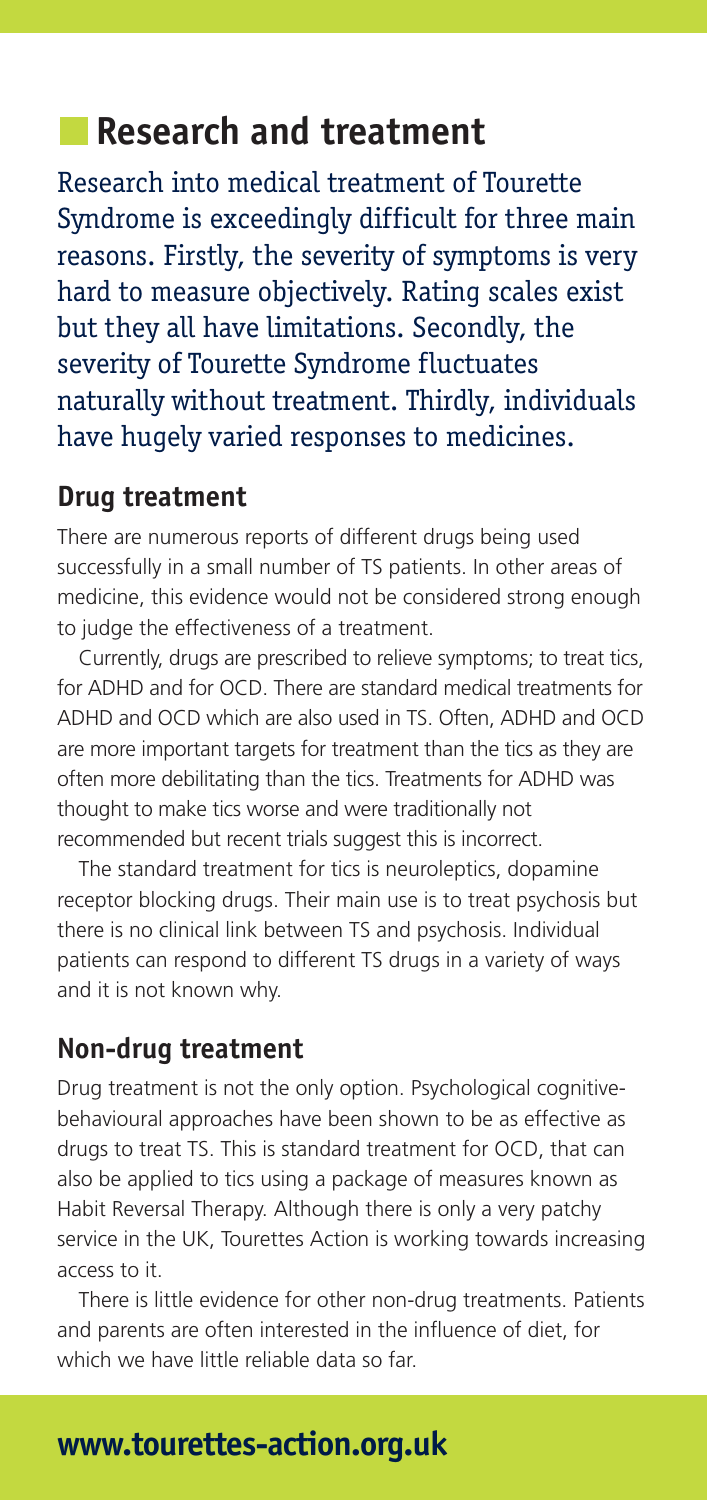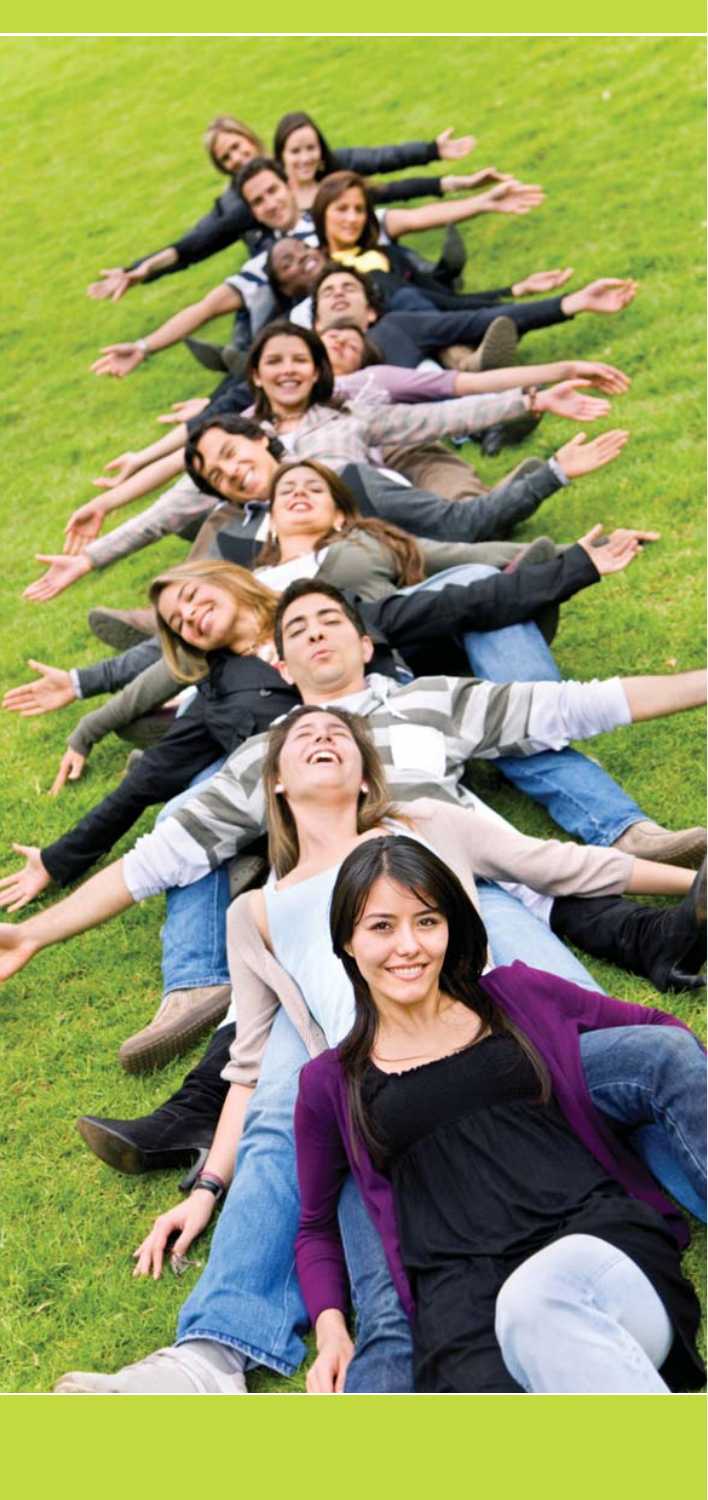# **Glossary and further information**

Anxiety - Can show as sleep difficulties, tension habits, motor unrest, phobias, worries, poor concentration, or panic attacks.

ADHD – Attention Deficit Hyperactivity Disorder - Condition characterised by an impaired ability to regulate activity level (hyperactivity), attend to tasks (inattention), and inhibit behaviour (impulsivity). For a diagnosis of ADHD, the behaviours must appear before an individual reaches age seven, continue for at least six months, be more frequent than in other children of the same age, and cause impairment in at least two areas of life (school, home, work, or social function). Adults too may show signs of ADHD such as overly impulsive behaviour and concentration diffi culties.

Basal Ganglia - Several large clusters of nerve cells, including the striatum and the substantia nigra, deep in the brain below the cerebral hemispheres; responsible for motor movements.

CBT – Cognitive Behavioural Therapy – Psychological treatment for mental health conditions. Treatment usually takes between eight and 20 sessions. A combination of cognitive and behavioural therapies. CBT is based on the assumption that most unwanted thinking patterns and emotional and behavioural reactions are learned over a long period of time. The aim is to identify the thinking causing the unwanted feelings and behaviours and to learn to replace this thinking with more positive thoughts. The therapist does not focus on past events (such as childhood) but on current difficulties. The goal is to teach new skills and ways of reacting.

Comorbidity - Presence of more than one disease or health condition in an individual at a given time. OCD and ADHD are often comorbid with TS.

Copropraxia and coprolalia - Copropraxia: making obscene or otherwise unacceptable movements or gestures. Coprolalia: using obscene or unacceptable language. This may involve swearing or racist remarks. Coprolalia can cause serious problems at school, in society and at work, and it is particularly sad that the words uttered usually bear no relation to the true feelings of the person saying them.

DBS Deep Brain Stimulation - Electrodes are implanted in the brain and stimulated by a surgically implanted pulse generator in the upper chest. Several studies have shown that this surgical intervention may aid in the amelioration of involuntary movements in patients with Parkinson's Disease and Essential Tremor. More recent studies have shown promise for other disorders including Dystonia (a movement disorder which causes involuntary contractions of the muscles, resulting in twisting and repetitive movements and can be very painful). Early experience with DBS for tics in TS has been mixed. While some individuals have experienced a reduction in symptoms, others have not. There is no long-term follow-up yet to indicate whether symptoms will return. There might be serious risks involved, including cerebral bleeding and infection.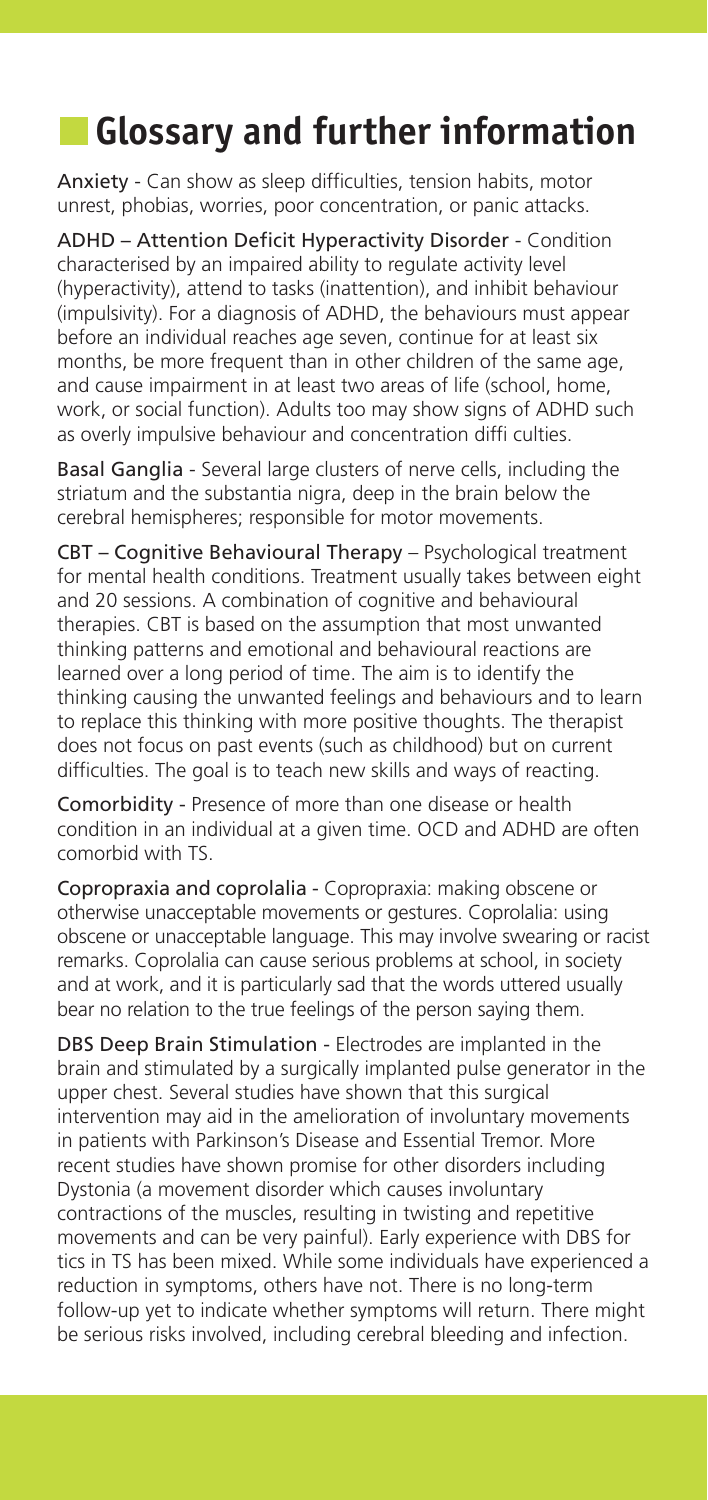Depression - In TS depression is most commonly seen in people with severe tics, sleep disturbances or OCD. Clinical depression is a common psychiatric disorder, characterised by a persistent lowering of mood, loss of interest in usual activities and diminished ability to experience pleasure. Depression should always be taken seriously. It is treatable and medical advice should be sought.

Dopamine - A neurotransmitter (naturally produced chemicals by which nerve cells communicate) that controls movement and balance. Essential to the proper functioning of the central nervous system (CNS). Dopamine assists in the effective transmission of electrochemical signals from one nerve cell (neuron) to another.

Dopamine antagonist - Binds to and blocks the action of dopamine receptors, essentially hindering receptor activity by preventing stimulation by dopamine. Antagonists can prevent or reverse the actions of dopamine by keeping dopamine from attaching to receptors.

Double-blind placebo-controlled (trial) - The gold standard for clinical trials. The placebo (inactive substance) is given to one group of participants, while the treatment being tested is given to another group. Neither patients nor those administering know which group receives the placebo, so their expectations cannot influence the outcome.

Echophenomena – Echolalia: repeating other people's words. Echopraxia: repeating other people's gestures. Common in TS.

Full Blown – Although this term implies that the disease or disorder cannot be developed any further, it is used to describe the middle level of severity of TS. This can be misleading, as the severity of TS can increase to become 'Tourette's Plus'.

Genetics - Field of science that looks at how traits are passed down from one generation to another, through the genes.

Limbic – Related to the part of the brain involved in emotion, motivation, and emotional association with memory.

Neuroleptic drug – An antipsychotic drug that may produce a state of apathy, lack of initiative and limited range of emotion. In psychotic patients, neuroleptic drugs cause a reduction in confusion and agitation and tend to normalise psychomotor activity.

Neurology - Diagnosis and treatment of diseases and disorders of the nervous system.

Neurosurgery - Surgical treatment of diseases and disorders of the brain and nervous system.

Neurotransmitters - Chemicals that are used to relay, amplify and modulate signals between a neuron and another cell.

NOSI - Non-Obscene Socially Inappropriate behaviour - Falls short of swearing, but involves saying or doing things that are socially unacceptable; for example, personal remarks about height, weight or facial features.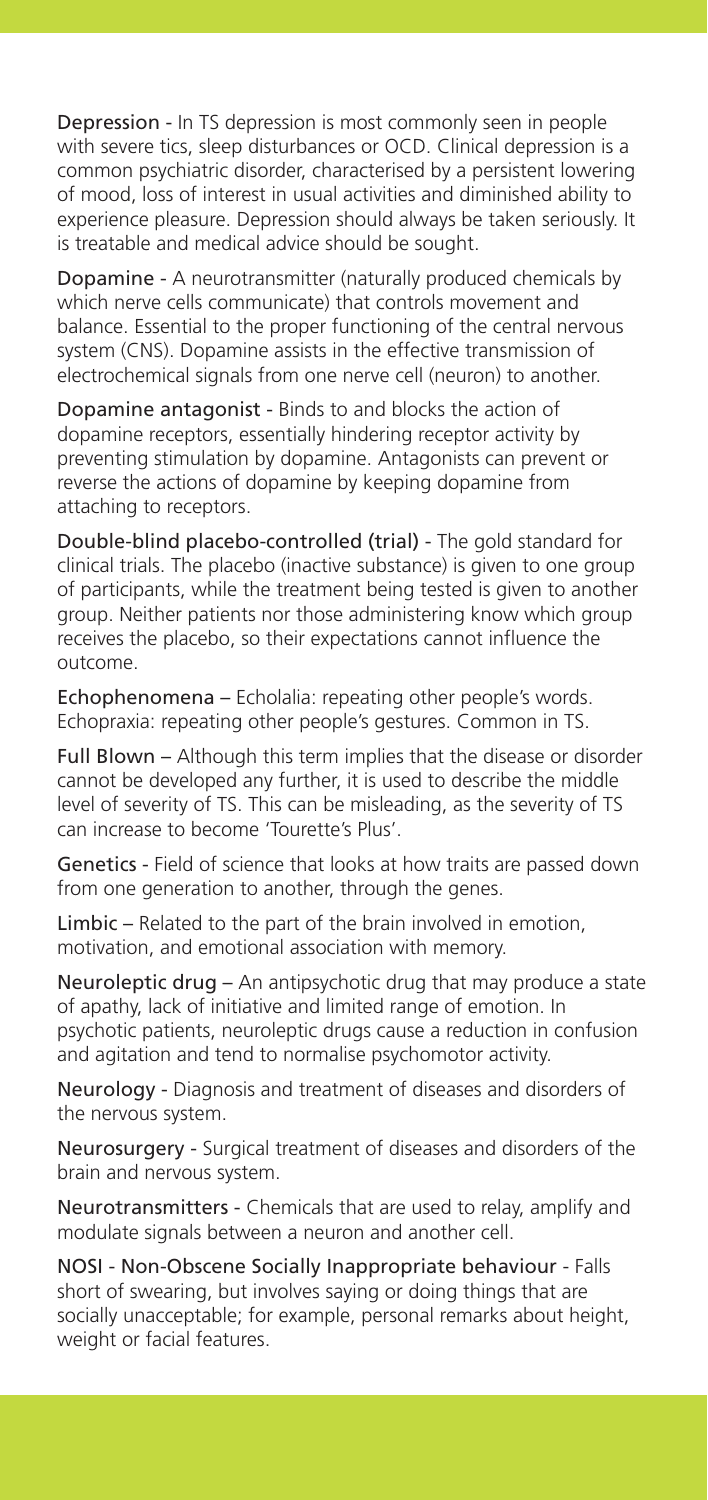OCD Obsessive Compulsive Disorder – Anxiety disorder characterised by repeated intrusive thoughts and associated ritualised behaviours intended to alleviate that anxiety. Compulsions typically include checking, ordering, counting, repeating, getting things 'just right' or symmetrical, or forced touching which is a diff erent spectrum from the symptoms of 'pure' OCD. Examples include touching an object with one hand after touching it with the other hand to 'even things up' or repeatedly flicking the light switch on and off. In more serious cases, the obsession may have sexual, violent, religious or aggressive themes.

Paliphenomena - Similar to echophenomena but involves the person with TS repeating their own words and actions eg "Hello, I came here by bus bus bus bus".

PANDAs Paediatric Autoimmune Neuropsychiatric Disorders Associated with Streptococcal Infections – Disorders affecting some children with OCD and/or tic disorders such as TS. Their symptoms worsen following strep infections such as strep throat or scarlet fever. The children can have dramatic onset of symptoms, including motor or vocal tics, obsessions, and/or compulsions. Children may also become moody, irritable or show concerns about separating from parents or loved ones.

Parkinson's Disease - A chronic and progressive neurological disorder affecting control over movement, balance, coordination and speech.

Perinatal – During and immediately after childbirth.

Placebo - Inactive substance or treatment that looks the same as, and is given the same way as, an active drug or treatment being tested. The effects of the active drug or treatment are compared to the effects of the placebo.

Prevalence – Proportion of cases in the population; calculated by dividing the total number of cases in the population by the number of individuals in the population, eg one percent of schoolchildren are affected by TS.

Prognosis - Likely or expected development of a disease or the chances of getting better.

Psychology - The scientific study of human and animal behaviour.

Psychopathology – Refers to either the study of mental illness or mental distress or the manifestation of behaviours and experiences which may be indicative of mental illness or psychological impairment. Examples of psychopathology sometimes found in people with TS include rage attacks/aggression, oppositional defi ant disorder and inappropriate sexual behaviour.

Psychopharmacology - Study of the effects of drugs on mood, sensation, consciousness, or other psychological or behavioural functions.

Psychosis - A mental state often described as involving a 'loss of contact with reality'.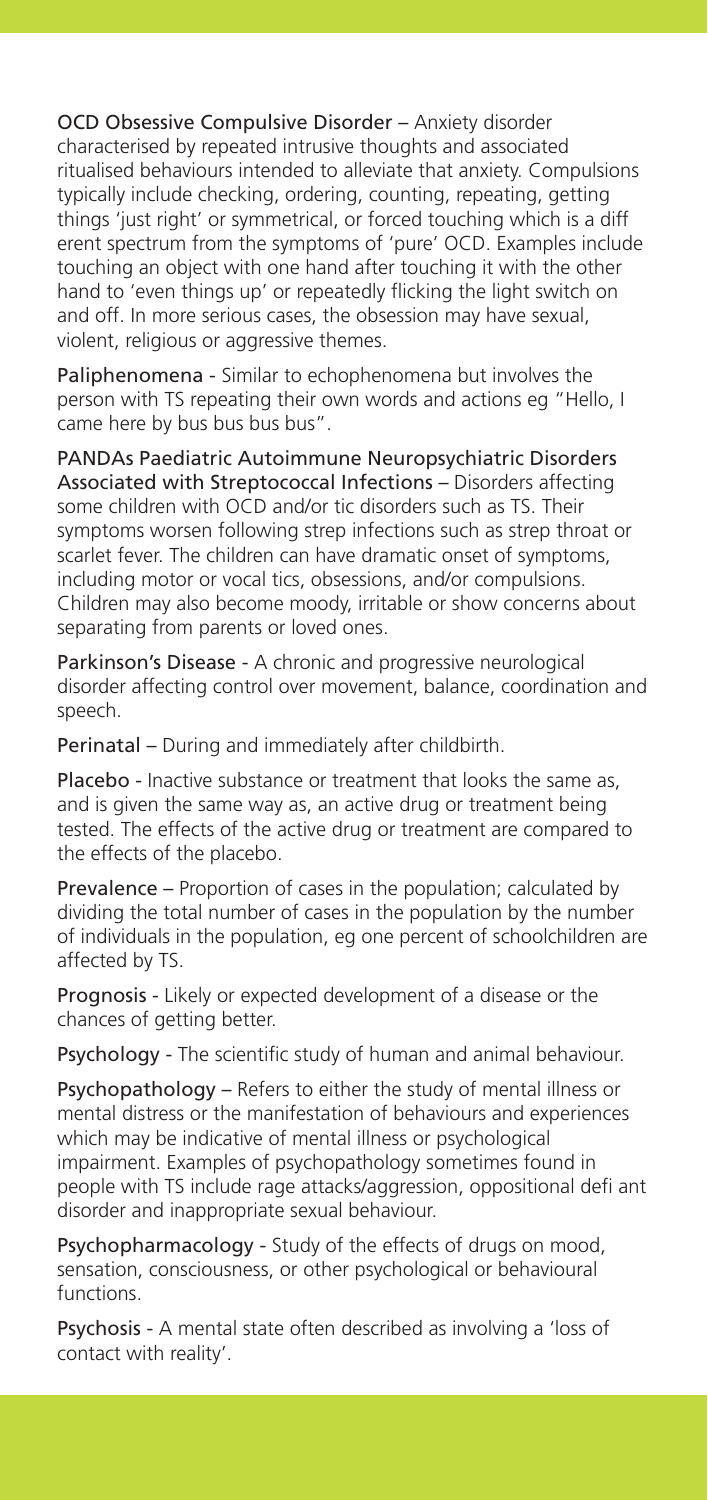Pure Tourette Syndrome – A proposed sub-type of TS, defining TS with no comorbid features.

Rage attacks - Frightening and destructive violent outburst, often without provocation or disproportionate to the trigger. Once begun, a rage attack has to be left to run its course. Rage may be linked to tic suppression.

Ratings Scales - Designed to assess the severity of tics. There are a number, all with limitations. The most well known include The Yale Global Tic Severity Scale (YGTSS; Leckman et al., 1989) and the Motor tic, Obsessions and compulsions, Vocal tic, Evaluation Survey (MOVES; Gaff ney, Sieg, & Hellings, 1994). There are many others.

RCT Randomised Control Trial – One of the most commonly reported methods for evaluating the effectiveness of treatments. People are allocated at random to receive one of several clinical interventions. One of these interventions acts as a comparison to provide a benchmark. Randomised controlled trials are the most rigorous way of determining whether a cause-effect relation exists between treatment and outcome and for assessing the cost effectiveness of a treatment.

Selective Serotonin Reuptake Inhibitors (SSRIs) - A drug that blocks the removal of serotonin from the synapse; thereby prolonging and increasing the effects of serotonin.

SIB - Self-injurious behaviour – It includes punching and slapping the head, face or body, or scratching or sticking sharp objects into the body, including the eyes. It can be an obsessional behaviour.

Sleep Disorders – A group of syndromes characterised by disturbance in the patient's amount of sleep, quality or timing of sleep, or behaviours or physiological conditions associated with sleep. Frequent awakenings, sleep talking or walking are fairly common among people with TS.

Stimulant Medication – Drugs that increase the release or block the reabsorption of dopamine and norepinephrine, two brain neurotransmitters. In adults, they have the effect of making people more alert, active and awake. In children, they can increase attention and reduce hyperactivity, and are used as one part of the treatment for hyperkinetic disorder and ADHD.

Tourette Syndrome Plus – Proposed sub-type of TS, which includes TS with ADHD, OCB or OCD, and/or Self-Injurious Behaviours. Includes TS patients with depression, anxiety, personality disorders, Oppositional Defi ant Disorder, Conduct Disorder and any other learning problems.

Waxing and waning – Commonly used to describe the fluctuations in tic severity with TS. Tics can worsen (wax) and lessen (wane) with a frustrating lack of predictability.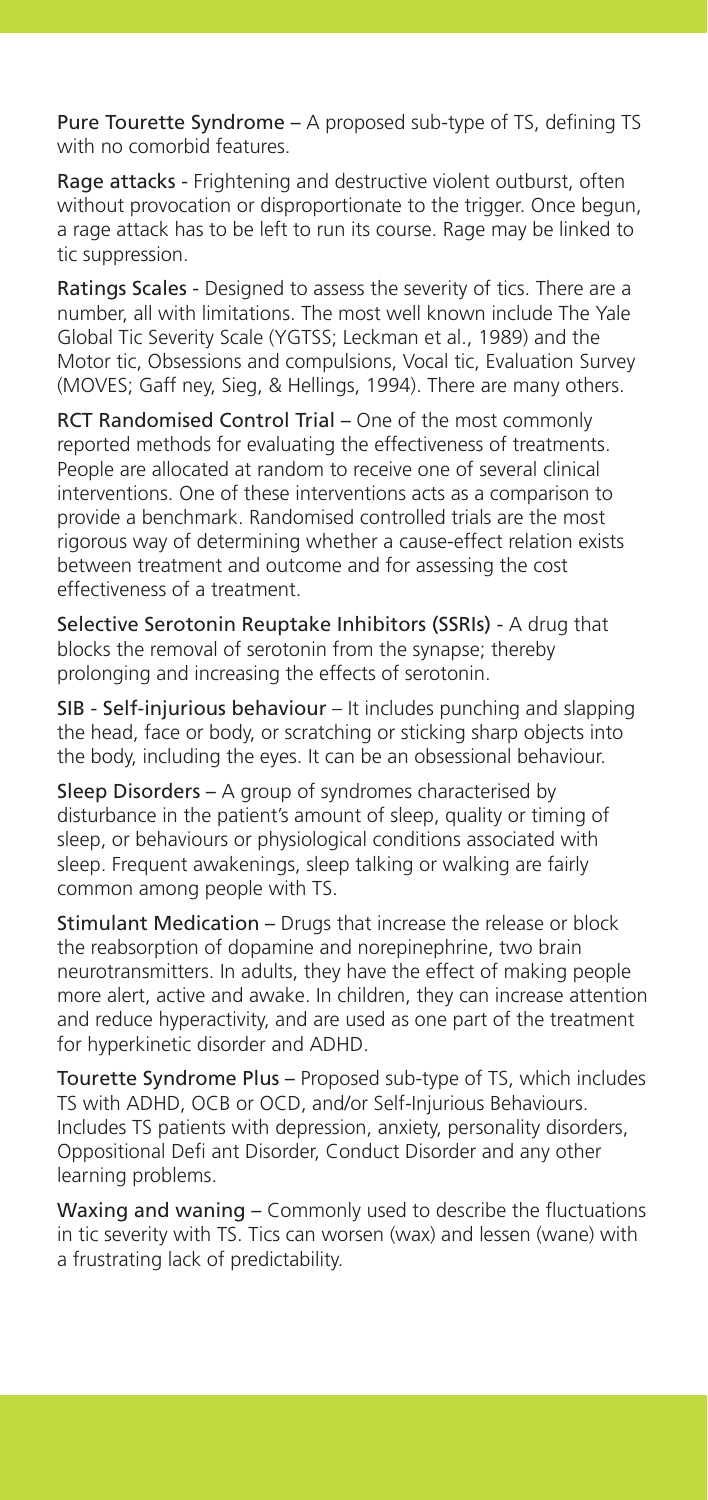# **Further reading**

Busy Body: My Life with Tourette's Syndrome Nick van Bloss

Coping with Tourette Syndrome: A Workbook for Kids With Tic Disorders Sandra Buffolano

Front of the Class: How Tourette Syndrome Made Me the Teacher I Never Had Brad Cohen, Lisa Wysocky

Hi, I'm Adam: A Child's Book about Tourette Syndrome Adam Buehrens

I Can't Stop: A story about Tourette Syndrome Holly L. Niner

Kids in the Syndrome Mix of ADHD, LD, Asperger's, Tourette's, Bipolar and More!: The One Stop Guide for Parents, Teachers and Other Professionals Martin L., M.D. Kutscher, Robert R. Wolff

Life, Interrupted. The memoir of a nearly Person James **McConnel** 

Making Allowances: Autobiographical Accounts of People with Tourette Syndrome Chris Mansley

Managing Tourette Syndrome: A Behavioral Intervention for Children and Adults Therapist Guide (Treatments That Work) Douglas W. Woods, John Piacentini, Susanna Chang, Thilo Deckersbach, Golda Ginsburg, Alan Peterson, Lawrence D Scahill, John T Walkup, Sabine Wilhelm

Quit It Marcia Byalick

The Good Schools Guide to Special Educational Needs 2006 Sandra Hutchinson

Tics and Tourette Syndrome: A Handbook for Parents and Professionals Isobel Heyman and Uttom Chowdhury.

Tictionary: A Reference Guide to the World of Tourette Syndrome, AS, AD/HD and Obsessive Compulsive Disorder for Parents and Professionals Becky Ottinger.

Tic Talk: Living with Tourette Syndrome Dylan Peters.

Tourette Syndrome: A Practical Guide for Teachers, Parents and Carers Amber Carroll and Mary Robertson

Tourette Syndrome - The Facts (Second Edition) Mary Robertson and Andrea Cavanna.

Why do you do that? A Book about Tourette Syndrome for Children and Young People Uttom Chowdhury and Mary Robertson.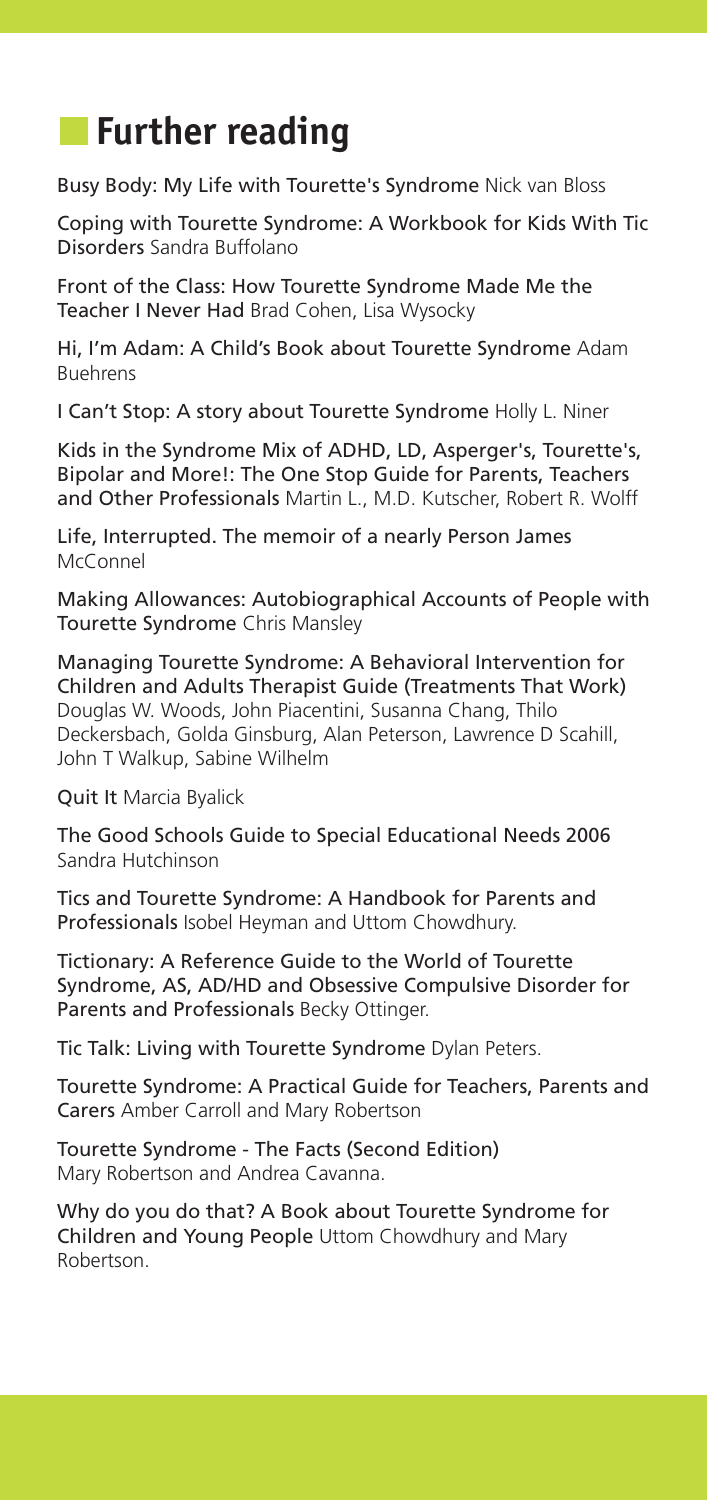